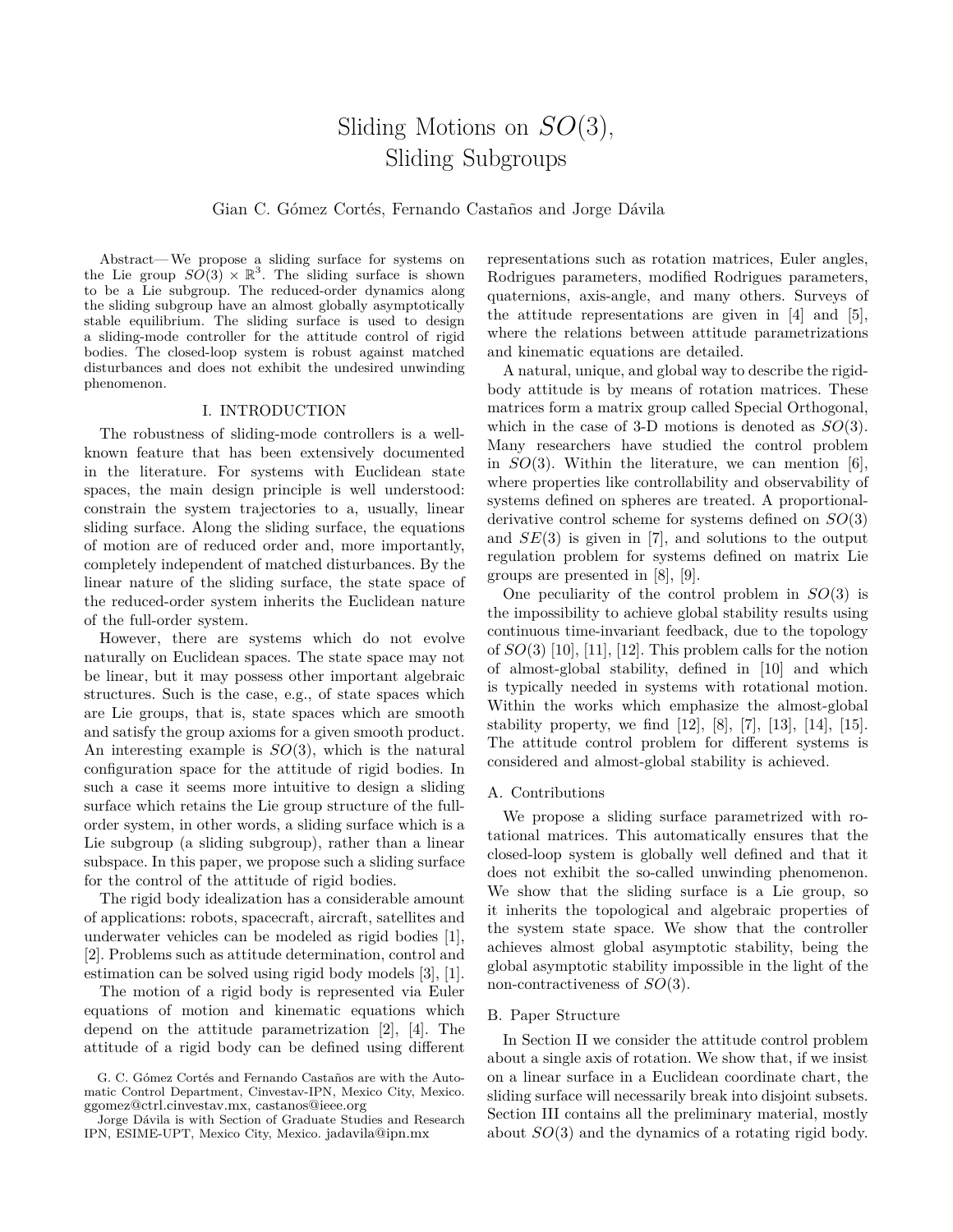The controller is proposed and the stability of the closed loop system is analyzed in Section IV. The performance of the controller is further assessed with simulations in Section V. Conclusions are given in the last section.

# II. MOTIVATIONAL EXAMPLE, SLIDING MOTIONS ON  $S \times \mathbb{R}$

To illustrate the potential problems of linear sliding surfaces on systems with non-Euclidean configuration spaces we elaborate on an example given in [11]. Although the scope of [11] is restricted to smooth control laws, the essence of the problems remains in the nonsmooth setting.

Consider a rigid body with a single fixed axis of rotation. Its phase space *M* consists of all possible rotations, *S*, together with all possible angular velocities, R, so that M is the cylinder  $S \times \mathbb{R}$ . Suppose further that the system is subject to a control torque, *u*. In local coordinates  $(\theta, \omega)$  for *M*, the equations of motion are

$$
\dot{\theta} = \omega \tag{1a}
$$

$$
\dot{\omega} = u \tag{1b}
$$

The objective is to regulate the angular position to the value  $\theta = 0$ . A typical linear sliding variable could be

$$
\sigma(\theta,\omega) = \omega + \theta. \tag{2}
$$

It is straightforward to verify that the control law

$$
u(\theta, \omega) = -(\vert \omega \vert + 1) \operatorname{sign} \sigma(\theta, \omega) \tag{3}
$$

drives the state to the sliding surface

$$
\mathcal{D} = \{(\theta, \omega) \in \mathbb{R} \times \mathbb{R} \mid \sigma(\theta, \omega) = 0\}
$$

(solutions are taken in the sense of Filippov [16]). Also, it is easily seen that the reduced-order dynamics along the sliding surface are given by  $\theta = -\theta$ , for which  $\theta = 0$ is globally exponentially stable. It may thus appear that the closed-loop system  $(1)-(3)$  has a globally exponential stable equilibrium. However, note that a given point is not represented uniquely by  $\theta$ . Namely, given a principal angle  $\theta \in [0, 2\pi)$ , all  $\theta$  such that  $\theta$  mod  $2\pi = \theta$  represent the same point in *S*. Moreover, some of these  $\theta$  yield different control values. Thus, the control is, in reality, multi-valued, a fact that has been ignored in the previous analysis and which invalidates the hasty conclusion about the global asymptotic stability of (0*,* 0).

A direct practical consequence of the non-unique representation is the unwinding phenomenon. To appreciate it, consider an initial condition  $(4\pi, 0) \notin \mathcal{D}$ . Although this initial condition represents precisely the desired equilibrium  $(0,0) \in \mathcal{D}$ , the control law (3) will drive the system state from  $(4\pi, 0)$  to  $(0, 0)$  by making two absolutely unnecessary rotations.

We can stop the unwinding phenomenon if we replace (2) with

$$
\sigma(\theta,\omega) = \omega - \pi + (\theta - \pi) \bmod 2\pi , \qquad (4)
$$





(a) Sliding variable (4). The sliding surface is disconnected and the vector field is discontinuous at some point outside it.

(b) Sliding variable (5). The sliding surface is connected and smooth.

Fig. 1: Phase planes of (1), (3). We identify pairs of points  $(0, \omega)$  and  $(2\pi, \omega)$ , so that the phase planes lie on  $S \times \mathbb{R}$ . There are a stable and an unstable equilibrium at  $(0,0)$  and  $(0,\pi)$ , respectively.

as this makes the control single-valued. Note that the sliding variable is still linear for  $\theta \in [0, 2\pi] \setminus {\pi}$ but, because of the topology of the cylinder, it must necessarily contain a discontinuity at some point in order to retain its linear character. In this case, we have chosen to place such discontinuity at  $\theta = \pi$ .

Figure 1a shows the phase plane of  $(1)$ ,  $(3)$ ,  $(4)$ . For this simple two-dimensional example, it suffices to look at the phase plane to see that the system enjoys almost global asymptotic stability (see Definition 1 on p. 4), which is the most we can expect from a mechanical system with a compact configuration space. However, note that  $D$  is not connected, and that the vector field has discontinuities outside  $D$ , along the dashed line joining the points  $(\pi, -\pi)$  and  $(\pi, \pi)$ . Also, note that there is an unstable equilibrium at  $(\pi, 0)$  and that its presence rules out the global attractivity to (0*,* 0). A rigorous analysis of the global stability properties of this system requires the use of mathematical tools not commonly found in the sliding-mode literature. Indeed, with few exceptions such as [17],  $\sigma$  is always required to be continuous.

A reasonable alternative is to replace (2) by

$$
\sigma(\theta,\omega) = \omega + \pi \sin \theta \,. \tag{5}
$$

The periodicity in  $\theta$  ensures that (3) is single-valued without destroying the continuity of the sliding variable. The phase plane is shown in Figure 1b. Again, (0*,* 0) is almost globally asymptotically stable, but without the technical difficulties mentioned above.

In Section IV we propose a smooth sliding variable for systems whose configuration space is *SO*(3). The sliding variable is such that, in the same spirit of (5), yields a single-valued controller that exhibits no unwinding. The stability properties of the system will be established rigorously (see Remark 1).

# III. PRELIMINARIES, SYSTEMS ON  $SO(3) \times \mathbb{R}^3$

In this section, we derive the error equations for the attitude of a rigid body. We also recall some stability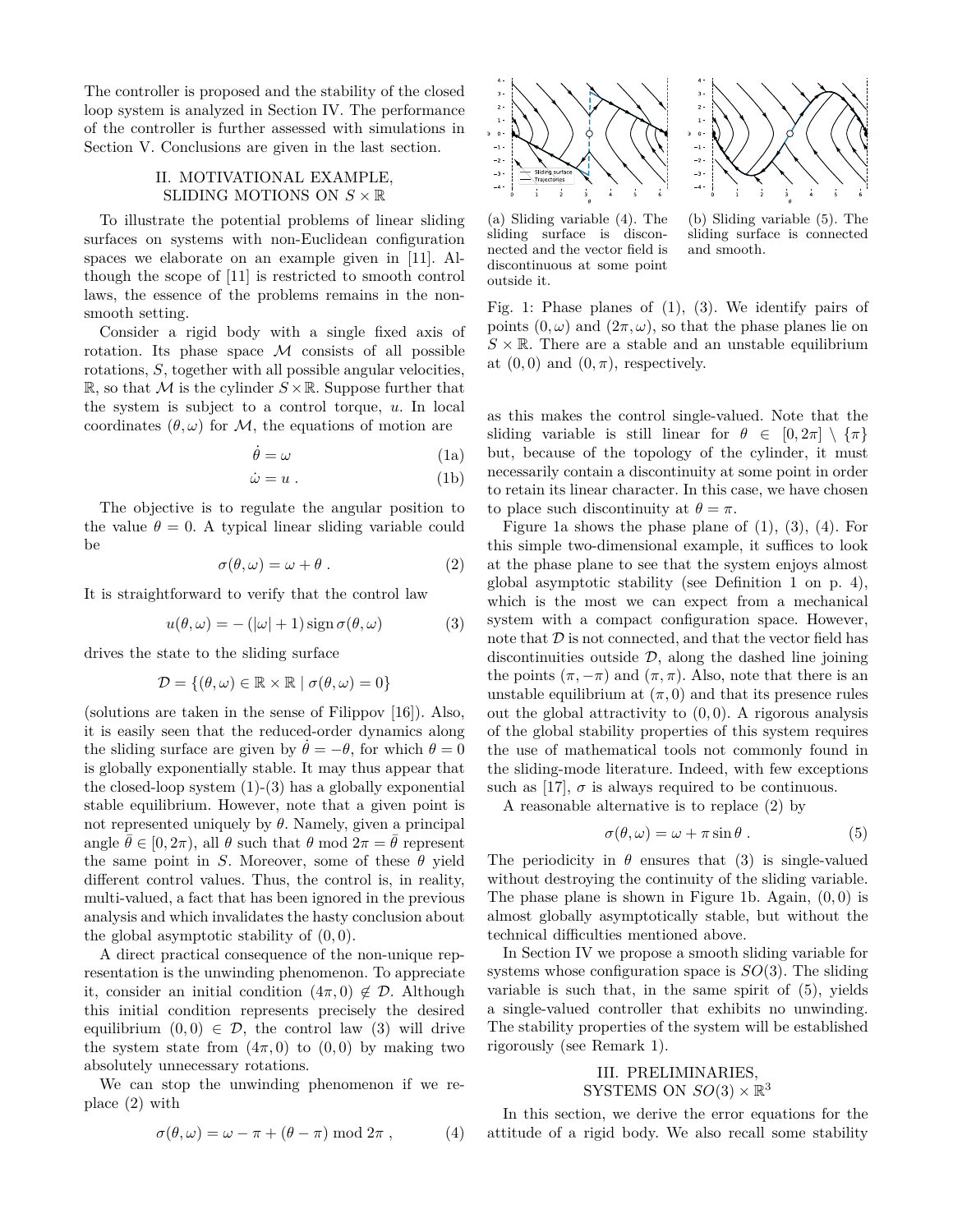notions.

A. *SO*(3)

Since the set of possible attitudes of a rigid body is not a Euclidean space, several parametrizations are used in the literature. Common parametrizations include Euler angles, quaternions, and rotational matrices. Parametrizations using Euler angles contain singular points, that is, points at which the Jacobian of the coordinate chart loses rank and angular velocities are no longer well defined. Also, Euler angles are non-unique, which leads to the unwinding phenomenon described in the previous section. Parametrizations using quaternions are global, by which we mean that there are no singular points. However, quaternion representations are still nonunique (as every attitude is represented by two quaternions) and the unwinding problem can still potentially manifest.

The set of rotation matrices forms the Special Orthogonal group

$$
SO(3) = \{ R \in \mathbb{R}^{3 \times 3} \mid RR^{\top} = I, \ \det(R) = 1 \}
$$

with *I* the identity matrix of order 3. Rotational matrices parametrize the set of attitudes, inasmuch as every attitude is associated with a single rotational matrix and vice versa. Parametrizations using rotational matrices have the compelling advantage of being both global and unique. The interested reader is referred to [12], where a more thorough analysis of these different parametrizations can be found.

Besides being a smooth manifold, *SO*(3) has the structure of a Lie group with the standard matrix product. The tangent space at the identity of *SO*(3), denoted  $T_I$ *SO*(3), can be associated with the space of skew-symmetric matrices  $X \in \mathbb{R}^{3 \times 3}$ ,  $X + X^{\top} = 0$ . Endowing this space with the bracket [*A, B*] = *AB−BA* gives rise to the Lie algebra of  $SO(3)$ , denoted by  $\mathfrak{so}(3)$ (see [2, Appx. A] for details and formal definitions).

Let  $\times$  be the standard cross product in  $\mathbb{R}^3$ . We will make use of the isomorphism  $\omega \mapsto \omega^{\times}$  between  $(\mathbb{R}^3, \times)$ and  $(\mathfrak{so}(3), [\cdot, \cdot])$ , defined as

$$
\omega^{\times} = \begin{pmatrix} 0 & -\omega_3 & \omega_2 \\ \omega_3 & 0 & -\omega_1 \\ -\omega_2 & \omega_1 & 0 \end{pmatrix} .
$$

For every  $(R, \omega)$ , we have [18]

$$
(R\omega)^{\times} = R\omega^{\times} R^{\top} . \tag{6}
$$

We will also make use of the inverse map of  $(\cdot)^{\times}$ , denoted by  $\text{vex} : \mathfrak{so}(3) \to \mathbb{R}^3$ .

The operator  $\mathbb{P}_{a} : \mathbb{R}^{3 \times 3} \to \mathfrak{so}(3)$  retains the skew symmetric part of a matrix,

$$
\mathbb{P}_{\mathbf{a}}(A) = \frac{1}{2} (A - A^{\top}) ,
$$
 while 
$$
\mathbb{P}_{\mathbf{s}}(A) : \mathbb{R}^{3 \times 3} \to \mathbb{R}^{3 \times 3},
$$

$$
\mathbb{P}_{\mathbf{s}}(A) = \frac{1}{2} (A + A^{\top}) ,
$$

retains the symmetric part.

The trace will serve as a matrix inner product on  $\mathbb{R}^{3\times3}$ ,

$$
\langle A, B \rangle = \text{tr}(A^{\top}B) .
$$

If  $v, w \in \mathbb{R}^3$  and  $A = A^{\top}$ , we know that [18]

$$
\langle v, w \rangle = \frac{1}{2} \langle v^{\times}, w^{\times} \rangle \tag{7}
$$

and

$$
\langle A, v^{\times} \rangle = 0. \tag{8}
$$

Recall that, by Euler's rotation theorem, any attitude *R* can be attained by a single rotation  $\theta \in [0, 2\pi)$  about some unit vector  $\eta \in \mathbb{R}^3$ . Rodrigues formula establishes that

$$
R = I + \eta^{\times} \sin(\theta) + (\eta^{\times})^2 (1 - \cos(\theta)).
$$
 (9)

It follows from Rodrigues formula that [2, Ch. 2]

$$
tr(R) = 1 + 2\cos(\theta) . \qquad (10)
$$

B. Attitude Dynamics

The state space  $\mathcal M$  of the attitude dynamics consists of the set of possible attitudes, *SO*(3), together with the set of possible angular velocities,  $\mathbb{R}^3$ , so that  $\mathcal{M} =$  $SO(3) \times \mathbb{R}^3$ .

Suppose we are able to provide torques along the principal axes of a rigid body with an inertia matrix  $J \in \mathbb{R}^{3 \times 3}$ ,  $J = J^{\top} > 0$ . Then, the rotational motion of the rigid body is determined by a kinematic equation

$$
\dot{R}=R\omega^\times
$$

(for conciseness we omit all time arguments), and Euler's equation,

$$
J\dot{\omega} = (J\omega) \times \omega + u + d \ ,
$$

where  $u, d \in \mathbb{R}^3$  are the control and the disturbance torques, respectively [2, Ch. 2].

Let  $R_d$  and  $\omega_d$  be (possibly time varying) desired attitude and angular velocity satisfying the kinematic equation

$$
\dot{R}_{\rm d} = R_{\rm d} \omega_{\rm d}^{\times} \ . \tag{11}
$$

Now, define the attitude and angular velocity errors  $R_e$  $R_d^{\dagger} R$  and  $\omega_e = \omega - R_e^{\dagger} \omega_d$ , respectively, and note that

$$
(R_{\rm e},\omega_{\rm e})=(I,0) \quad \text{if, and only if,} \quad (R,\omega)=(R_{\rm d},\omega_{\rm d})\;.
$$

The error kinematics are then

$$
\dot{R}_{e} = (R_{d}\omega_{d}^{\times})^{\top}R + R_{d}^{\top}R\omega^{\times}
$$
  
= -(\omega\_{d})^{\times}R\_{e} + R\_{e}\omega^{\times}  
= (R\_{e}(\omega\_{e} - \omega))^{\times}R\_{e} + R\_{e}\omega^{\times}.

Using (6) we obtain

$$
\dot{R}_{\rm e} = R_{\rm e} \omega_{\rm e}^{\times} \tag{12a}
$$

The dynamic equation is

$$
J\dot{\omega}_{e} = J(\dot{\omega} - \dot{R}_{e}^{\top}\omega_{d} - R_{e}^{\top}\dot{\omega}_{d})
$$
  
=  $(J\omega) \times \omega + J\omega_{e}^{\times} R_{e}^{\top}\omega_{d} - J R_{e}^{\top}\dot{\omega}_{d} + u + d$   
=  $(J\omega) \times \omega + J R_{e}^{\top} ((R_{e}\omega_{e})^{\times}\omega_{d} - \dot{\omega}_{d}) + u + d$ ,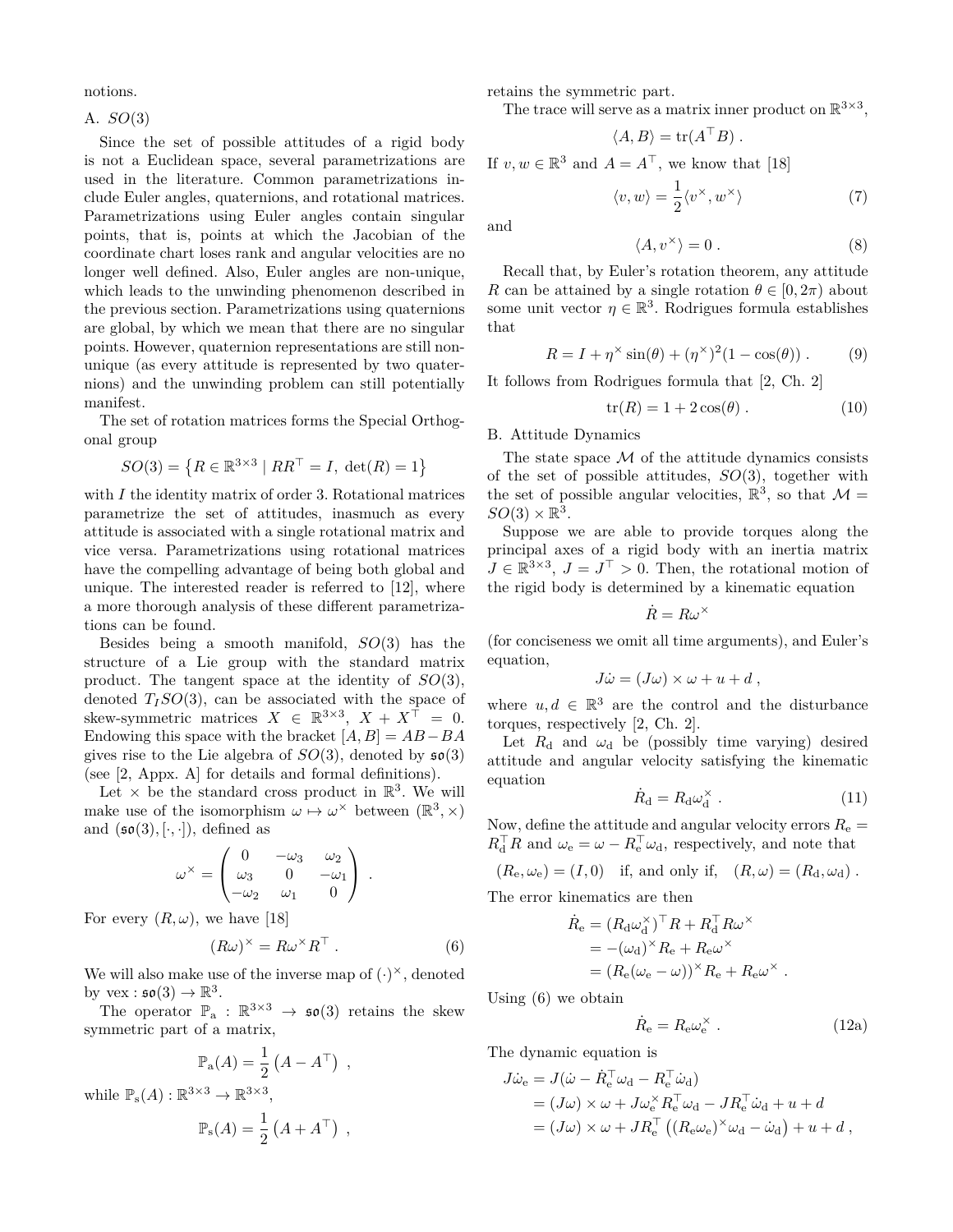where we have used (6) to obtain the last equality. Set

$$
u = -JR_{\rm e}^{\perp}((R_{\rm e}\omega_{\rm e})^{\times}\omega_{\rm d} - \dot{\omega}_{\rm d}) + v
$$

so that

$$
J\dot{\omega}_e = (J\omega) \times \omega + v + d , \qquad (12b)
$$

# C. Stability

It follows from the compacity of *SO*(3) and the arguments presented in [11] that global asymptotic stability of an equilibrium of (12) is impossible, so we must settle for almost global asymptotic stability, a property that we recall now.

A dynamical system is almost globally asymptotically stable if all trajectories starting in some open dense subset of the state space tend asymptotically to a specified stable equilibrium state.

Almost global stability will be proved using a refinement of the LaSalle invariance principle for systems defined on manifolds.

[LaSalle principle [19]] For a smooth vector field *f* on *M*, let *A* ⊂ *M* be compact and positively invariant for *f*. Let a smooth function  $V : \mathcal{M} \to \mathbb{R}$  satisfy  $V(x) \leq 0$ for all  $x \in A$  and let *B* be the largest positively invariant set for *f* contained in  $\{x \in \mathcal{A} \mid V(x) = 0\}$ . Then, the following statements hold:

- *•* Each integral curve of *f* with initial condition in *A* approaches  $\beta$  as  $t \to +\infty$ .
- *•* If *B* consists of a finite number of isolated points, then each integral curve of *f* with initial condition in *A* converge to a point of *B* as  $t \to -\infty$ .

# IV. MAIN RESULTS, SLIDING-MODE CONTROL ON  $SO(3) \times \mathbb{R}^3$

Allow us first to endow  $\mathcal{M} = SO(3) \times \mathbb{R}^3$  with the product  $M \times M \rightarrow M$  defined by

$$
(R_1, \omega_1) \cdot (R_2, \omega_2) = (R_3, \omega_3) , \qquad (13a)
$$

where

$$
R_3 = R_1 R_2 \tag{13b}
$$

$$
\omega_3^\times = \mathbb{P}_a \left( R_1 \omega_2^\times + R_2^\top \omega_1^\times - \frac{1}{2} [R_1, R_2^\top] \right) \,. \tag{13c}
$$

 $M$  is a Lie group with the product  $(13)$ .

Proof:  $M$  is a smooth manifold and  $(13)$  is clearly smooth, so we will only verify the group axioms.

The point  $(I, 0)$  is the identity:

$$
(I,0)\cdot (R,\omega)=(R,\mathrm{vex}(\mathbb{P}_a(\omega^{\times}I+0)))=(R,\omega).
$$

The multiplicative inverse of  $(R, \omega)$  is  $(R^{\top}, -\omega)$ :

$$
(R^{\top}, -\omega) \cdot (R, \omega) = (I, \text{vex}(\mathbb{P}_{\mathbf{a}}(R^{\top} \omega^{\times} - R^{\top} \omega^{\times} + 0)))
$$
  
= (I, 0).

# A. The Proposed Sliding Subgroup

The sliding surface is introduced in the following proposition. Consider the sliding variable  $\sigma : \mathcal{M} \to \mathbb{R}^3$ defined by

$$
\sigma(R_{\rm e}, \omega_{\rm e}) = \omega_{\rm e} + \text{vex}(\mathbb{P}_{\rm a}(R_{\rm e}))\ . \tag{14}
$$

The sliding surface

$$
\mathcal{D} = \{ (R_e, \omega_e) \in \mathcal{M} \mid \sigma(R_e, \omega_e) = 0 \}
$$
 (15)

is a Lie subgroup of *M*.

Proof: The smoothness of  $\mathcal D$  is a simple consequence of the smoothness of vex and  $\mathbb{P}_a$ . We now verify the group axioms.

The identity is in  $\mathcal{D}$ :  $\sigma(I, 0) = 0 + \text{vex}(\mathbb{P}_{\text{a}}(I)) = 0$ .

 $D$  is closed under multiplication: The product  $(13)$ gives

$$
\sigma ((R_1, \omega_1) \cdot (R_2, \omega_2))^{\times} =
$$
  

$$
\mathbb{P}_a \left( R_1 \omega_2^{\times} + R_2^{\top} \omega_1^{\times} - \frac{1}{2} [R_1, R_2^{\top}] \right) + \mathbb{P}_a (R_1 R_2).
$$

Now, let  $(R_1, \omega_1)$  and  $(R_2, \omega_2)$  be both in *D*. We have

$$
\sigma((R_1, \omega_1) \cdot (R_2, \omega_2))^{\times} =
$$
  

$$
\mathbb{P}_a \left( R_1 R_2 - \frac{1}{2} [R_1, R_2^{\top}] - R_1 \mathbb{P}_a(R_2) - R_2^{\top} \mathbb{P}_a(R_1) \right).
$$

Since

$$
R_1 R_2 - \frac{1}{2} [R_1, R_2^\top] - R_1 \mathbb{P}_a(R_2) - R_2^\top \mathbb{P}_a(R_1) =
$$
  

$$
R_1 R_2 + R_2^\top R_1^\top
$$

and the right-hand side is symmetric, we have

$$
\sigma ((R_1, \omega_1) \cdot (R_2, \omega_2)) = 0 ,
$$

which shows that  $(R_1, \omega_1) \cdot (R_2, \omega_2)$  is also in  $\mathcal{D}$ .

*D* is closed under inversion: Suppose that  $(R, \omega) \in \mathcal{D}$ . We will verify that  $(R^{\top}, -\omega) \in \mathcal{D}$ . Direct computation gives

$$
\sigma(R^{\top}, -\omega)^{\times} = -\omega^{\times} + \mathbb{P}_{a}(R^{\top}) = -\omega^{\times} - \mathbb{P}_{a}(R) = 0.
$$

Note that the sliding surface inherits both the topological and algebraic properties of the phase space. This stands in contrast with the standard linear approach.

#### B. Stability of the Reduced-Order System

The dynamics along  $\mathcal D$  are obtained by simply enforcing the constraint  $\sigma(R_e, \omega_e) = 0$  on (12). These are

$$
\dot{R}_{\rm e} = -R_{\rm e} \mathbb{P}_{\rm a}(R_{\rm e})\ . \tag{16}
$$

The identity  $R_e = I$  is an almost globally stable equilibrium of the reduced-order dynamics (16).

Proof: We borrow the linear Lyapunov-function candidate [18]

$$
V_R(R_e) = \frac{1}{2} \operatorname{tr} (I - R_e) .
$$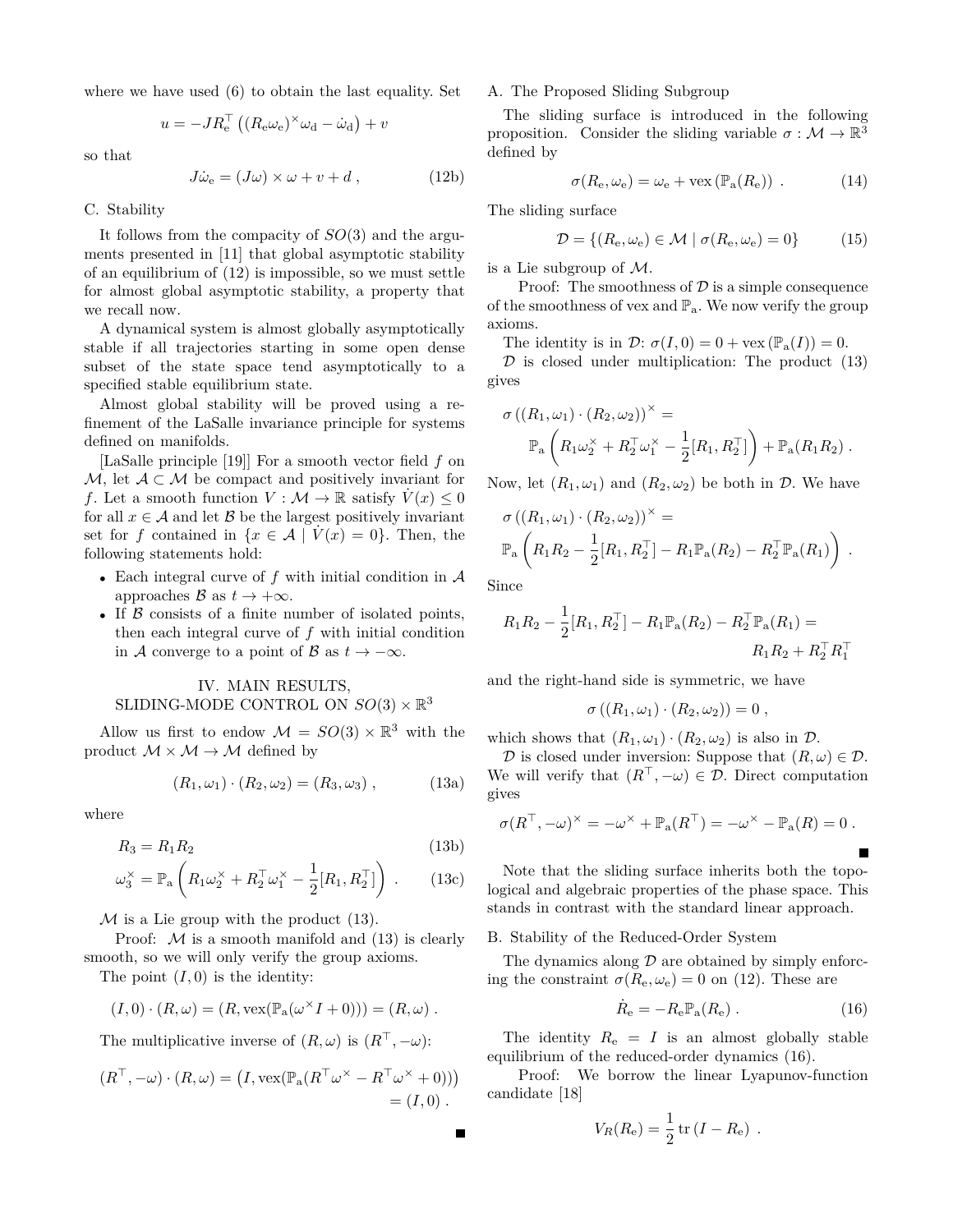Note that  $V_R(R_e) \geq 0$  by the facts that  $tr(I) = 3$  and that  $tr(R_e) \in [-1, 3]$  (cf. (10)), and that  $V_R(R_e) = 0$  if, and only if,  $R_e = I$ . Its time derivative is

$$
\dot{V}_R(R_e) = \frac{1}{2} \operatorname{tr} (R_e \mathbb{P}_a(R_e))
$$
  
=  $\frac{1}{2} \langle R_e^{\top}, \mathbb{P}_a(R_e) \rangle$   
=  $\frac{1}{2} \langle -\mathbb{P}_a(R_e) + \mathbb{P}_s(R_e), \mathbb{P}_a(R_e) \rangle$   
=  $-\frac{1}{2} \langle \mathbb{P}_a(R_e), \mathbb{P}_a(R_e) \rangle$ ,

where we have used (8) to derive the last equation. Using (7) we obtain

$$
\dot{V}_R(R_e) = -\langle \text{vex}(\mathbb{P}_a(R_e)), \text{vex}(\mathbb{P}_a(R_e)) \rangle \n= - || \text{vex}(\mathbb{P}_a(R_e)) ||^2 \leq 0.
$$

This proves the stability of  $R_e = I$ .

Almost global convergence will be established using Theorem 1. Allow us to first compute the set

$$
\mathcal{E} = \left\{ R_e \in SO(3) \mid \dot{V}_1(R_e) = 0 \right\} .
$$

It follows from (9) that

$$
\mathbb{P}_{\rm a}(R_{\rm e})=\sin(\theta)\eta_{\rm e}^{\times}.
$$

Since  $\eta_e \neq 0$ , we have  $\mathbb{P}_a(R_e) = 0$  only if  $\theta \in \{0, \pi\}$ . From (9) we reach the conclusion

$$
\mathcal{E} = \{I\} \cup \{-I + 2\eta\eta^\top \mid \eta \in \mathbb{R}^3, \ \|\eta\| = 1\} \ .
$$

Note that  $\mathcal E$  is comprised of equilibria, so  $\mathcal E$  is in fact the largest invariant set contained in  $\mathcal{E}$ , so all trajectories converge to *E*.

Finally, note that for

$$
R_{\rm e} \in \left\{-I + 2\eta\eta^\top \mid \eta \in \mathbb{R}^3, \ \|\eta\| = 1\right\}
$$

we have  $V_R(R_e) = \text{tr} (I - \eta \eta^\top) = 3 - \text{tr}(\eta^\top \eta) = 2$ , which is the maximum value that  $V_R$  can attain. This implies that all the equilibria  $R_e \in \mathcal{E}$  are unstable except for  $R_e = I$ . Thus, the only attractor is the point  $R_e = I$ . The fact that  $\mathcal E$  is of measure zero allows us to conclude almost global convergence.

The problem of Section II and the proposed sliding surface can be recovered from the  $SO(3) \times \mathbb{R}^3$  setting by restricting the motion about a single axis.

# C. The Reaching Law

The condition  $\sigma(R_e, \omega_e) = 0$  can be enforced with the following control law.

Suppose that the perturbations *d* are bounded by a known constant  $d > 0$ , that is,  $||d|| \leq d$ . Take a constant  $\delta > 0$  and set

$$
v(R_{\rm e}, \omega_{\rm e}, \omega) = -K(\omega_{\rm e}, \omega) \frac{\sigma(R_{\rm e}, \omega_{\rm e})}{\|\sigma(R_{\rm e}, \omega_{\rm e})\|} \tag{17}
$$

with  $\sigma$  as in (14) and with the gain

$$
K(\omega_{e}, \omega) \ge ||J||_{2} \cdot ||\omega||^{2} + ||\omega_{e}|| + \bar{d} + \delta . \qquad (18)
$$

Then, the trajectories of  $(12)$  converge to  $\mathcal{D}(15)$  in finite time.

Proof: Consider the Lyapunov candidate function

$$
V_{\sigma}(\sigma) = \frac{1}{2} \sigma^{\top} J \sigma.
$$

Its time derivative is, according to (14),

$$
\dot{V}_{\sigma}(\sigma) = \sigma^{\top} J\left(\dot{\omega}_{e} + \text{vex}(\mathbb{P}_{a}(\dot{R}_{e}))\right) .
$$

The dynamics (12) give

$$
\dot{V}_{\sigma}(\sigma) = \sigma^{\top} J\left(\dot{\omega}_{e} + \text{vex}(\mathbb{P}_{a}(\dot{R}_{e}))\right)
$$
  
=  $\sigma^{\top} ((J\omega) \times \omega + \text{vex}(\mathbb{P}_{a}(R_{e}\omega_{e}^{\times})) + d + v)$ .

It is not difficult to verify that

$$
|| (J\omega) \times \omega || \le ||J||_2 \cdot ||\omega||^2
$$

and that (7) implies that

$$
\|\operatorname{vex}(\mathbb{P}_{\mathrm{a}}(R_{\mathrm{e}}\omega_e^{\times}))\| = \|\omega_e\|.
$$

Thus, the time derivative is bounded as

$$
\dot{V}_{\sigma}(\sigma) \leq -\|\sigma\| \left(K(\omega_{e}, \omega) - \|J\|_{2} \cdot \|\omega\|^{2} - \|\omega_{e}\| - \bar{d}\right) .
$$

Condition (18) ensures that

$$
\dot{V}_{\sigma}(\sigma) \leq -\delta \sqrt{\frac{V_{\sigma}(\sigma)}{\lambda_{\max}(J)}}.
$$

The Comparison Lemma implies that  $V_{\sigma}$ , and hence  $\sigma$ , go to zero in finite time.

### V. SIMULATIONS

In this section we show the unwinding phenomenon for a controller parametrized with quaternions. We also illustrate the performance of the proposed controller using simulations.

A. The Unwinding Phenomenon in Quaternion Representations

We compare a sliding-mode controller based on quaternions with our controller to illustrate the potential unwinding problems of the quaternion approach.

Popular attitude representations are based on quaternions. Even though global representations are obtained (there are no singularities), the non-uniqueness of quaternion representations lead to undesired unwinding. In the following example we simulate the behavior of a rigid body with a sliding-mode controller based on quaternions [20] and with the controller (17).

In terms of the unit quaternion  $q = (q_0, q_v)$ ,  $q_0 \in \mathbb{R}$ ,  $q_v \in \mathbb{R}^n$ , the attitude dynamics of a rigid body are given by

$$
J\dot{\omega} = (J\omega) \times \omega + u + d
$$
  
\n
$$
\dot{q}_0 = -\frac{1}{2} q_v \omega
$$
  
\n
$$
\dot{q}_v = \frac{1}{2} (q_0 I + q_v^{\times}) \omega
$$
\n(19)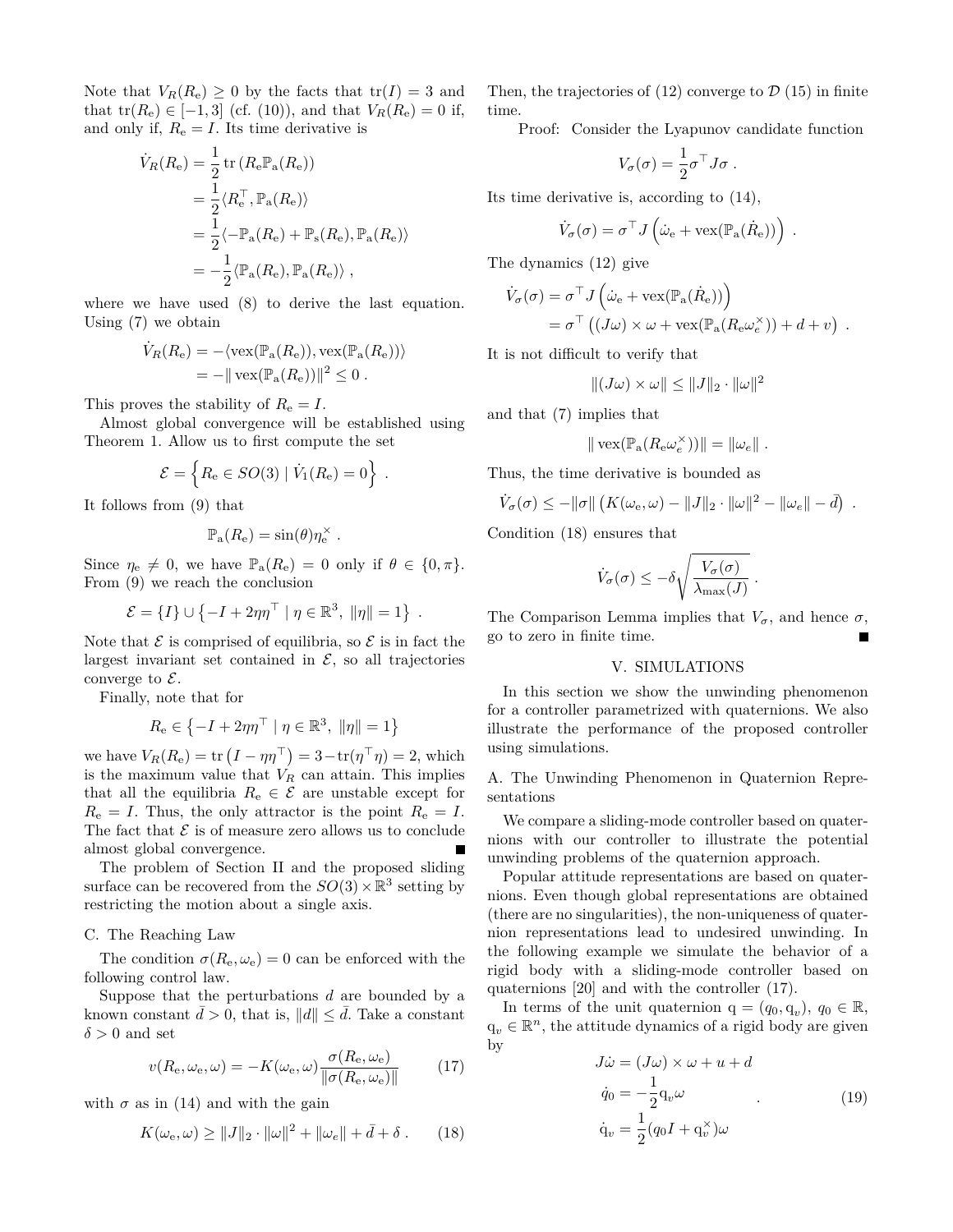

Fig. 2: Comparison between sliding-mode attitude controllers. The controller based on quaternion representations exhibits the unwinding phenomenon, the one based on rotation matrices does not.

Consider the sliding-mode controller with linear sliding variable

$$
\sigma_q(\mathbf{q}_v, \omega) = \mathbf{q}_v + \omega
$$
  

$$
u(\mathbf{q}_v, \omega) = -k_q \frac{\sigma_q(\mathbf{q}_v, \omega)}{\|\sigma_q(\mathbf{q}_v, \omega)\|}.
$$
 (20)

As before, the gain  $k_q$  is chosen large enough to enforce the sliding motion (details are not shown).

For concreteness, we take  $J = diag(3, 4, 5)$  as the inertia matrix. The disturbances are given by

$$
d(t) = \begin{pmatrix} \sin(5\pi t) & \cos(7\pi t) & \sin(9\pi t) \end{pmatrix}^\top.
$$

The gain (18) is set as

$$
K(\omega_{e}, \omega) = 7 \cdot ||\omega||^{2} + 2 \cdot ||\omega_{e}|| + 1.8 , \qquad (21)
$$

while we set  $k_q = 5$ .

We consider the regulation problem  $R_d = I$ ,  $\omega_d = 0$ . To illustrate the unwinding phenomenon, suppose that the system starts at the desired attitude,  $R(0) = I$ . In terms of quaternions, the attitude is represented either as

$$
q_1 = \begin{pmatrix} -1 & 0 & 0 & 0 \end{pmatrix}^\top \quad \text{or} \quad q_2 = \begin{pmatrix} 1 & 0 & 0 & 0 \end{pmatrix}^\top.
$$

Although they both represent the same attitude,  $q_1$  is unstable while  $q_2$  is stable. Allow us to initiate the system on the unstable equilibrium  $q(0) = q_1$ .

Figure 2 shows the trace of  $R_e$  (a measure of how close  $R_e$  is to the identity) and  $\|\omega\|$  for systems (12) and (19), under the action of the controllers (17) and (20), respectively. It can be seen that the control law (17) keeps the attitude at the desired location, i.e., where  $tr(R_e) = 3$  and  $\|\omega\| = 0$ . On the other hand, even though system (19) starts at the desired attitude, the control (20) drives the state away from the desired attitude and converges again after a full turn.



Fig. 3: Desired and actual angular velocities. Slidingmode controller (17) in *SO*(3).



Fig. 4: Control torques *u* produced by the control law (17).

### B. Controller Performance for a Tracking Problem

Now we consider a time-varying reference satisfying (11) with the desired angular velocity shown in Figure 3. The figure also shows the actual angular velocity for the system controlled with (17). It can be seen that  $\omega_e \rightarrow 0$ . Figure 4 shows the control torques. The trace of the attitude error matrix is shown in Figure 5. It shows that  $tr(R_e) \rightarrow 3$  which necessarily means that  $R \to R_d$ .

### VI. CONCLUSIONS AND FUTURE WORK

If the control objective is simply to specify the local behavior of a system evolving on a manifold, then the choice of parametrization of the manifold is unimportant. If, however, one is interested in specifying the global behavior and the system in question evolves on a non-Euclidean manifold, then such choice becomes crucial. In the specific attitude control problem, quaternions supersede Euler angles in that there are no singularities, but still ail from the non-uniqueness problem. Rotational matrices, on the other hand, are singularity free and unique.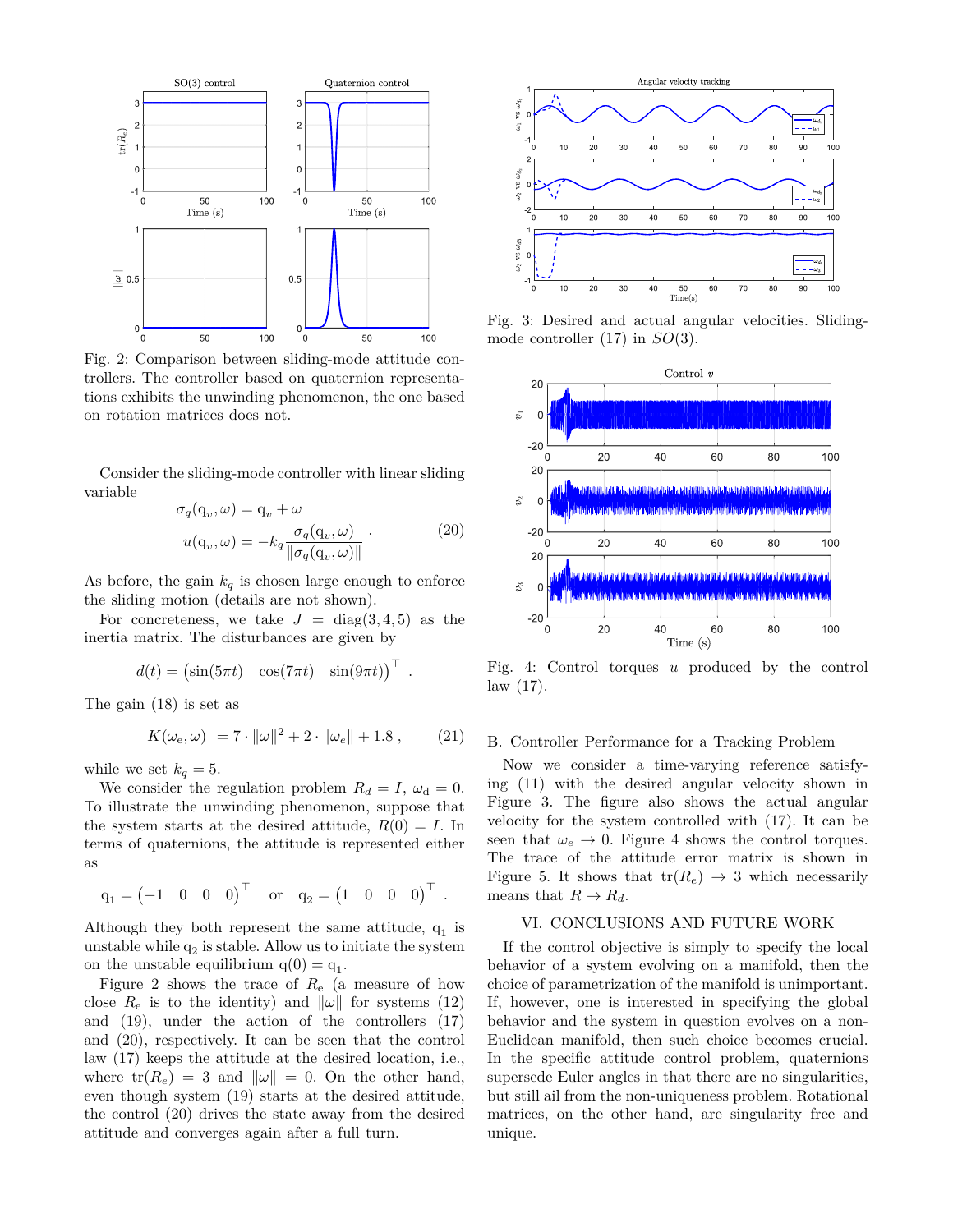

Fig. 5: Trace of attitude error matrix *R<sup>e</sup>* which shows that the closed-loop system  $(12)$ ,  $(17)$  attains the required attitude, i.e.  $R_e = R_d^T R \rightarrow I$ .

We have proposed a sliding surface defined in terms of rotational matrices. The resulting controller is thus singularity free and does not induce the unwinding phenomenon. It is shown that the reduced order system is almost globally asymptotically stable, and that the sliding surface is in fact a Lie subgroup of the state space  $SO(3) \times \mathbb{R}^3$ . The latter property ensures the smoothness of the sliding surface and can be used as a general design principle for systems that live on other Lie groups.

# References

- [1] H. Schaub and J. L. Junkins, Analytical Mechanics of Space Systems. Virginia: American Institute of Aeronautics and Astronautics, 2009.
- [2] R. M. Murray, Z. Li, and S. Sastry, A mathematical introduction to robotic manipulation. Boca Raton, Florida: CRC, 1994.
- [3] F. L. Markley and J. L. Cassidis, Fundamentals of spacecraft attitude determination and control. New York: Springer-Verlag, 2014.
- [4] M. D. Shuster, "A survey of attitude representations," The Journal of the Astronautical Sciences, vol. 41, pp. 439 – 517, Apr. 1993.
- [5] W. F. Phillips, C. E. Hailey, and G. A. Gebert, "Review of attitude representations used for aircraft kinematics," Journal of Aircraft, vol. 38, no. 4, pp. 718 – 737, 2001.
- [6] R. W. Brockett, "Lie theory and control systems defined on spheres," SIAM Journal on Applied Mathematics, vol. 25, no. 2, pp. 213 – 225, 1973.
- [7] F. Bullo and R. M. Murray, "Proportional derivative (PD) control on the Euclidean group," in European Control Conference, vol. 2, Rome, Italy, Jun. 1995, pp. 1091 – 1097.
- [8] R. Mahony, T. Hamel, and L. Marconi, "Adding an integrator for output regulation of systems with matrix lie-group states,' 2015 American Control Conference (ACC), 2015.
- [9] S. D. Marco, L. Marconi, R. Mahony, and T. Hamel, "Output regulation for systems on matrix lie-groups," Automatica, vol. 87, pp. 8 – 16, 2018.
- [10] D. E. Koditschek, "The application of total energy as a lyapunov function for mechanical control systems," Dynamics and Control of Multibody Systems Contemporary Mathematics, pp. 131 – 157, 1989.
- [11] S. P. Bhat and D. S. Bernstein, "A topological obstruction to continuous global stabilization of rotational motion and the unwinding phenomenon," Systems and Control Lett., vol. 39, pp. 63 – 70, Jan. 2000.
- [12] N. A. Chaturvedi, A. K. Sanyal, and N. H. McClarmoch, "Rigid-body attitude control," IEEE Control Syst. Mag., vol. 31, pp. 30 – 51, Jun. 2011.